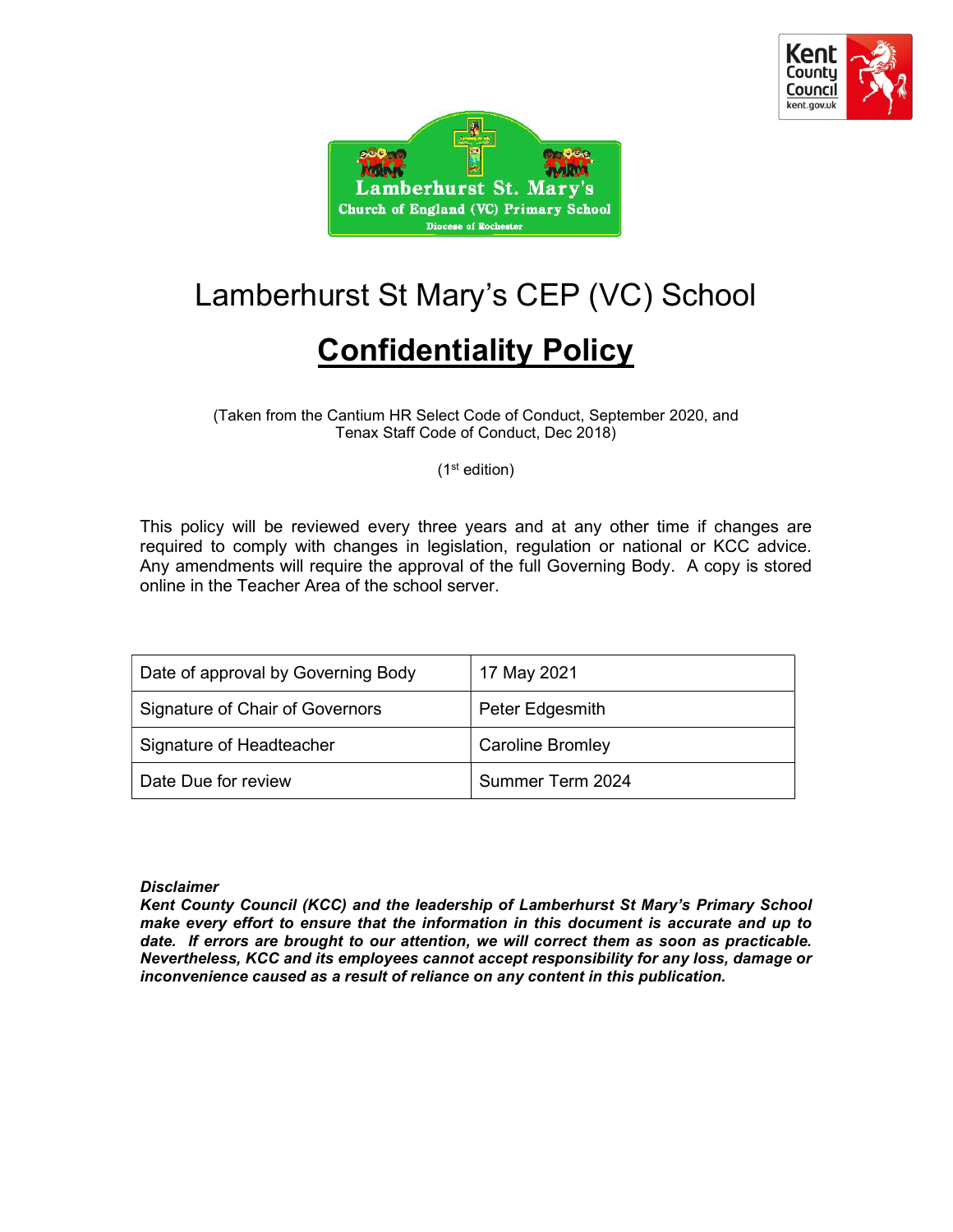Lamberhurst St Mary's School staff may have access to confidential or sensitive information about pupils, colleagues or the business and operation of the school as part of their role and which may be highly sensitive or private in nature.

#### Reference to 'staff' in this document should be considered to also include all volunteers, supply and agency workers.

Such information must not be disclosed to any person who is not entitled to have access to this or legitimately needs it for work purposes and must be kept in a manner consistent with the school's Data Protection policy and the law.

#### Please refer to the school's Data Protection / Information Governance Policies.

Specifically, all staff must:

- Work in accordance with the requirements of the General Data Protection Regulation (2018) and associated legislation
- Observe the School's procedures for the release of information to other agencies and members of the public
- Not use or share confidential information inappropriately or for personal gain
- Not speak inappropriately about the school community, pupils, parents, staff or governors including discussing incidents, operational or employment matters with parents / members of the public
- Ensure all confidential data is kept secure and password protected

There are circumstances in which staff are expected to share information about a child, for example when abuse is alleged or suspected. In such cases, individuals have a duty to pass information on without delay, but only to those with designated safeguarding responsibilities (the Headteacher, Deputy Headteacher, or in a case where the headteacher is suspected of abuse, the Chair of Governors). Should staff be in doubt about the appropriateness of sharing information they should seek guidance from the Headteacher.

#### Please refer to the school's Child Protection Policy.

Staff should not respond to any questions about pupils, incidents or any matters concerning school life if approached by parents, friends or acquaintances and should refer them to the class teacher, team leader or Headteacher. If a member of staff is in any doubt about whether to share information or keep it confidential he or she should seek guidance from a senior member of staff.